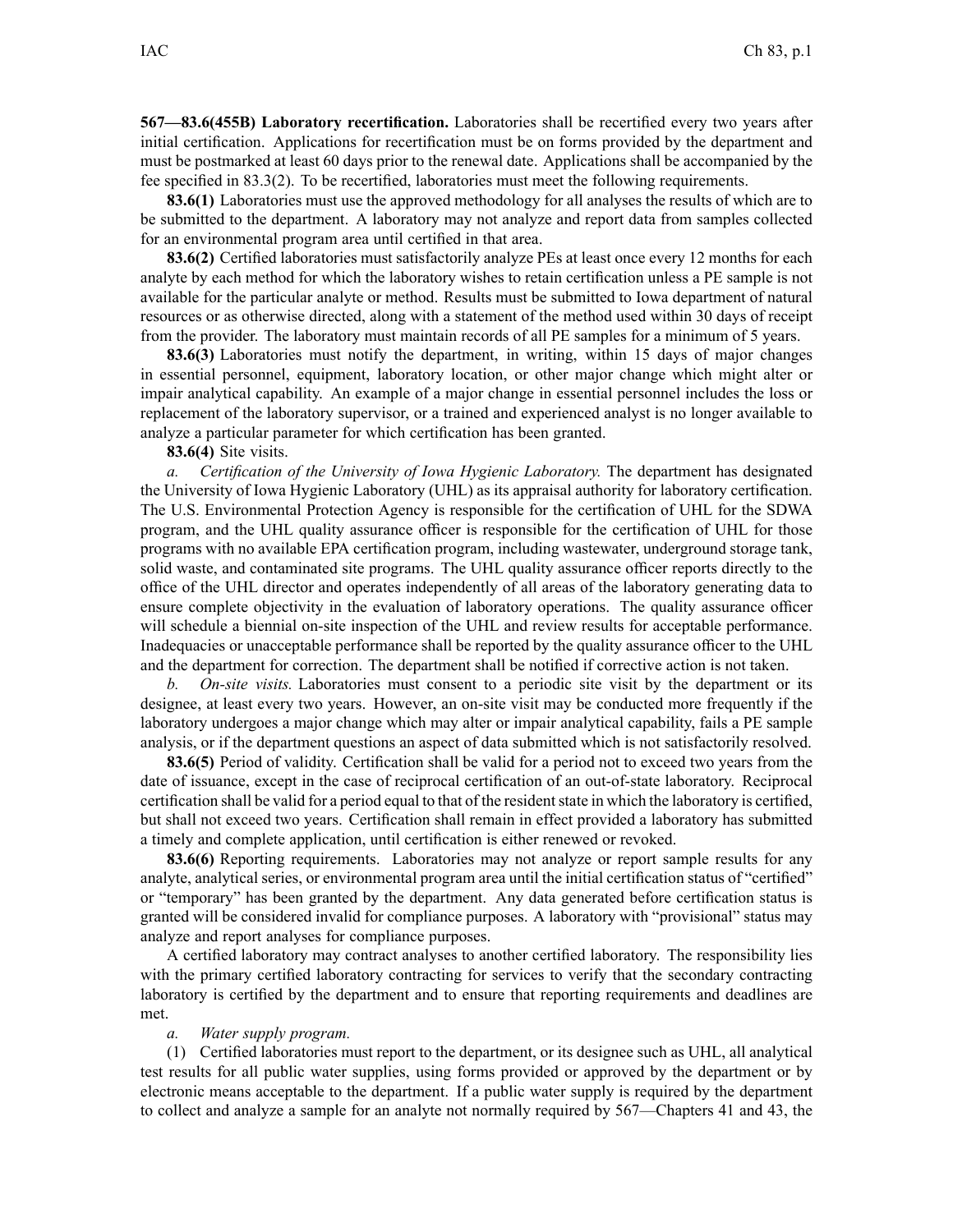laboratory testing for that analyte must also be certified and repor<sup>t</sup> the results of that analyte to the department. It isthe responsibility of the laboratory to correctly assign and track the sample identification number as well as facility ID and source/entry point data for all reported samples.

1. The following are examples of sample types for which data results must be reported:

 $\bullet$ Routine: a regular sample which includes samples collected for compliance purposes from such locations as the source/entry point and in the distribution system, at various sampling frequencies;

● Repeat: <sup>a</sup> sample which must be collected after <sup>a</sup> positive result from <sup>a</sup> routine or previous repea<sup>t</sup> total coliform sample, per 567—41.2(455B). Repeat samples must be analyzed at the same laboratory from which the associated original routine sample was analyzed;

● Confirmation: <sup>a</sup> sample which verifies <sup>a</sup> routine sample, normally used in determination of compliance with <sup>a</sup> health-based standard, such as nitrate;

● Special: <sup>a</sup> nonroutine sample, such as raw, plant, and troubleshooting samples, which cannot be used to comply with monitoring requirements assigned by the department;

● Maximum residence time: <sup>a</sup> sample which is collected at the maximum residence time location in the distribution system, usually for disinfection byproduct measurement; and

● Replacement: <sup>a</sup> sample which replaces <sup>a</sup> missed sample from <sup>a</sup> prior monitoring period resulting in <sup>a</sup> monitoring violation.

2. The following additional types of data must be reported to the department:

 $\bullet$  Monthly Operation Report (MOR) data which has been specifically required by the department to demonstrate compliance with public health standards;

● Chemical results not required to be analyzed but which are detected during analysis, such as detection of <sup>a</sup> synthetic organic chemical during <sup>a</sup> routine analysis of that related analytical series for compliance reporting; and

 $\bullet$  Raw water sampling results specifically covered by 567—Chapters 40 to 43 for new surface water or groundwater sources, or reconstruction of groundwater sources.

3. The following are examples of data results that are not required to be reported by the laboratory to the department:

 $\bullet$ Routine MOR data;

●Distribution samples for the Total Coliform Rule for water main repair or installation; or

● Results for contaminants that are not required by the department to be analyzed, which are below detection level.

4. The sample type cannot be changed after submittal to the laboratory, without written approval by the department. The prescreening, splitting, or selective reporting of compliance samples is not allowed.

(2) Certified laboratories must repor<sup>t</sup> all analytical results to the public water supply for which the analyses were performed.

(3) Analytical results must be reported to and received by the department's designee by the seventh day of the month following the month in which the samples were analyzed.

(4) In addition to the monthly reporting of the analytical results, the following results must be reported within 24 hours of the completion of the analysis to the department by facsimile transmission (fax) or other method acceptable to the department, and to the public water supply for which the analyses were conducted:

1. Results of positive routine coliform bacteria samples, and all repea<sup>t</sup> and follow-up samples, reported within 24 hours of the completion of each sample's analysis.

2. Results of any contaminant which exceeds public drinking water standards (maximum contaminant level, treatment technique, or health advisory), and any subsequent confirmation samples, excluding lead and copper.

(5) If requested by the department, certified laboratories shall repor<sup>t</sup> their method detection levels, levels of quantitation, and any other pertinent information when reporting results for public water supplies.

*b. Underground storage tank program.* Certified laboratories must repor<sup>t</sup> to the client requesting the analysis and include the information required in 567—subrule 135.10(2) in their laboratory report.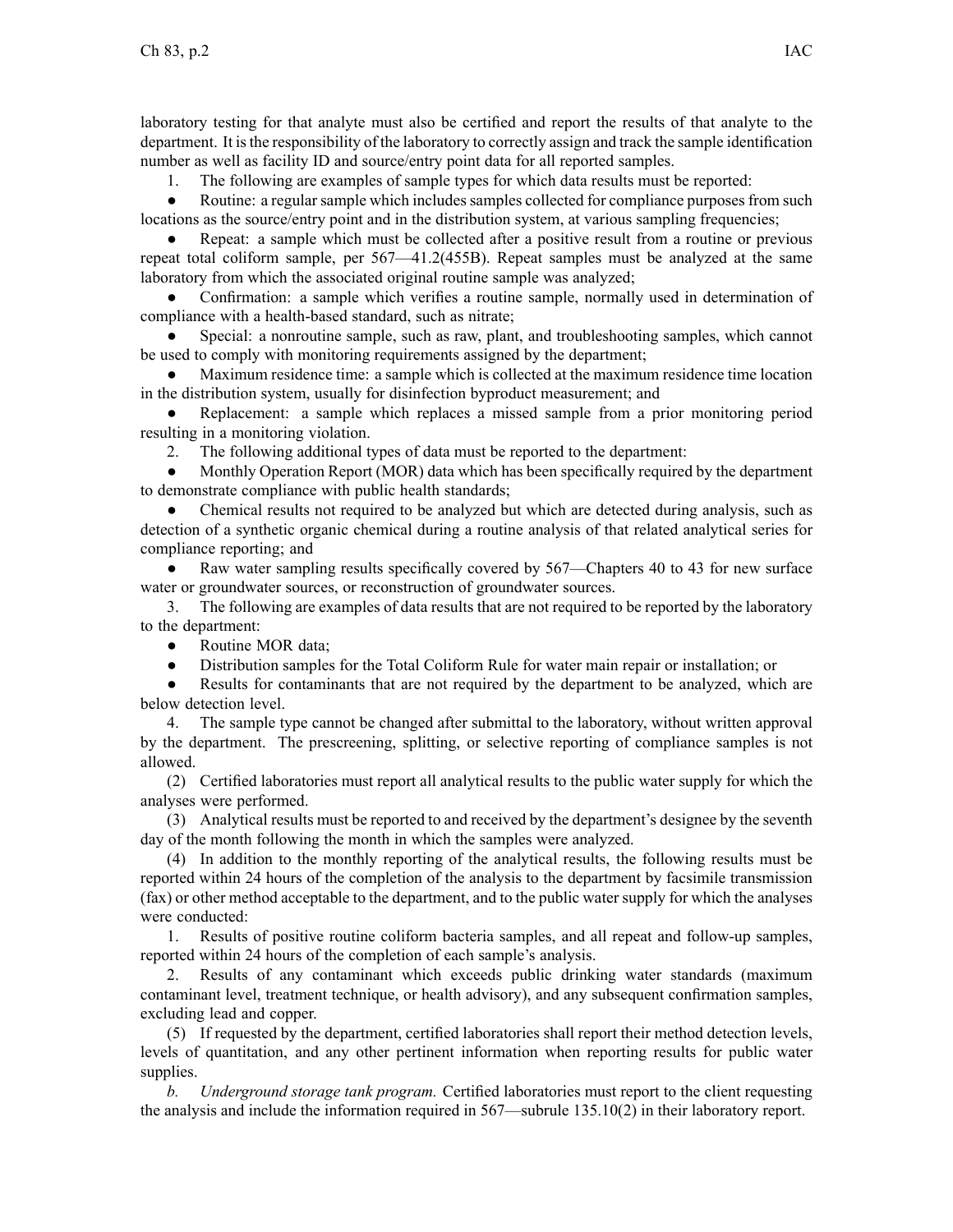*c. Wastewater program.* Certified laboratories must repor<sup>t</sup> to the client requesting the analysis and include the information required in 567—paragraphs 63.2(2)*"b"* to *"e"* in their laboratory report.

*d. Solid waste and contaminated site programs.* Certified laboratories must repor<sup>t</sup> to the client requesting the analysis and include the information required in 567—paragraph 83.6(7)*"d"* and 567—subrule 103.2(8).

**83.6(7)** Performance evaluation (PE) and acceptance limits. All PE samples must be obtained from EPA; <sup>a</sup> provider accredited by EPA, the National Environmental Laboratory Accreditation Program (NELAP) or National Institute of Standards and Technology (NIST); or other provider acceptable to the department. All PE samples must have statistical acceptance limits. Certain environmental program areas may have specific PE requirements, as follows:

*a. Water supply program.* Laboratories must be able to achieve at least the method detection limit for each specific analyte as listed in 567—Chapter 41, in addition to any method detection limit requirement listed in this paragraph.

(1) Volatile organic chemical (VOC). Analysis for VOCs shall only be conducted by laboratories certified by EPA or the department or its authorized designee according to the following conditions. To receive approval to conduct analyses for the VOC contaminants in 567—subparagraph 41.5(1)*"b"*(1), excep<sup>t</sup> for vinyl chloride, the laboratory must:

1. Analyze PE samples provided by EPA, the department, or <sup>a</sup> third-party provider acceptable to the department, at least once <sup>a</sup> year by each method for which the laboratory desires certification.

2. Achieve the quantitative acceptance limits for at least 80 percen<sup>t</sup> of the regulated organic chemicals included in the PE sample, excep<sup>t</sup> for vinyl chloride.

3. Achieve quantitative results on the PE samples within plus or minus 20 percen<sup>t</sup> of the actual amount of the substances when the actual amount is greater than or equal to 0.010 mg/L.

4. Achieve quantitative results on the PE samples within plus or minus 40 percen<sup>t</sup> of the actual amount of the substances when the actual amount is less than 0.010 mg/L.

5. Achieve <sup>a</sup> VOC method detection limit of 0.0005 mg/L.

(2) Vinyl chloride. To receive approval for vinyl chloride, the laboratory must:

1. Analyze PE samples which include vinyl chloride provided by EPA, the department, or <sup>a</sup> third-party provider acceptable to the department, at least once <sup>a</sup> year by each method for which the laboratory desires certification.

2. Achieve quantitative results on the PE samples within plus or minus 40 percen<sup>t</sup> of the actual amount of vinyl chloride.

3. Achieve <sup>a</sup> method detection limit of 0.0005 mg/L.

(3) Synthetic organic chemical (SOC). Analysis for SOCs shall be conducted only by laboratories certified by EPA or the department or its authorized designee. To receive approval to conduct analyses for the SOC contaminants in 567—subparagraph 41.5(1)*"b"*(2), the laboratory must:

1. Analyze PE samples which include those substances provided by EPA, the department, or <sup>a</sup> third-party provider acceptable to the department, at least once <sup>a</sup> year by each method for which the laboratory desires certification.

2. For each contaminant that has been included in the PE sample, achieve quantitative results on the analyses that are within the following acceptance limits:

## ACCEPTANCE LIMITS

| Contaminant        | Acceptance Limit, in percent |
|--------------------|------------------------------|
| Alachlor           | $(+ or -) 45$                |
| Aldicarb           | 2 standard deviations        |
| Aldicarb sulfoxide | 2 standard deviations        |
| Aldicarb sulfone   | 2 standard deviations        |
| Atrazine           | $(+ or -) 45$                |
| Benzo(a)pyrene     | 2 standard deviations        |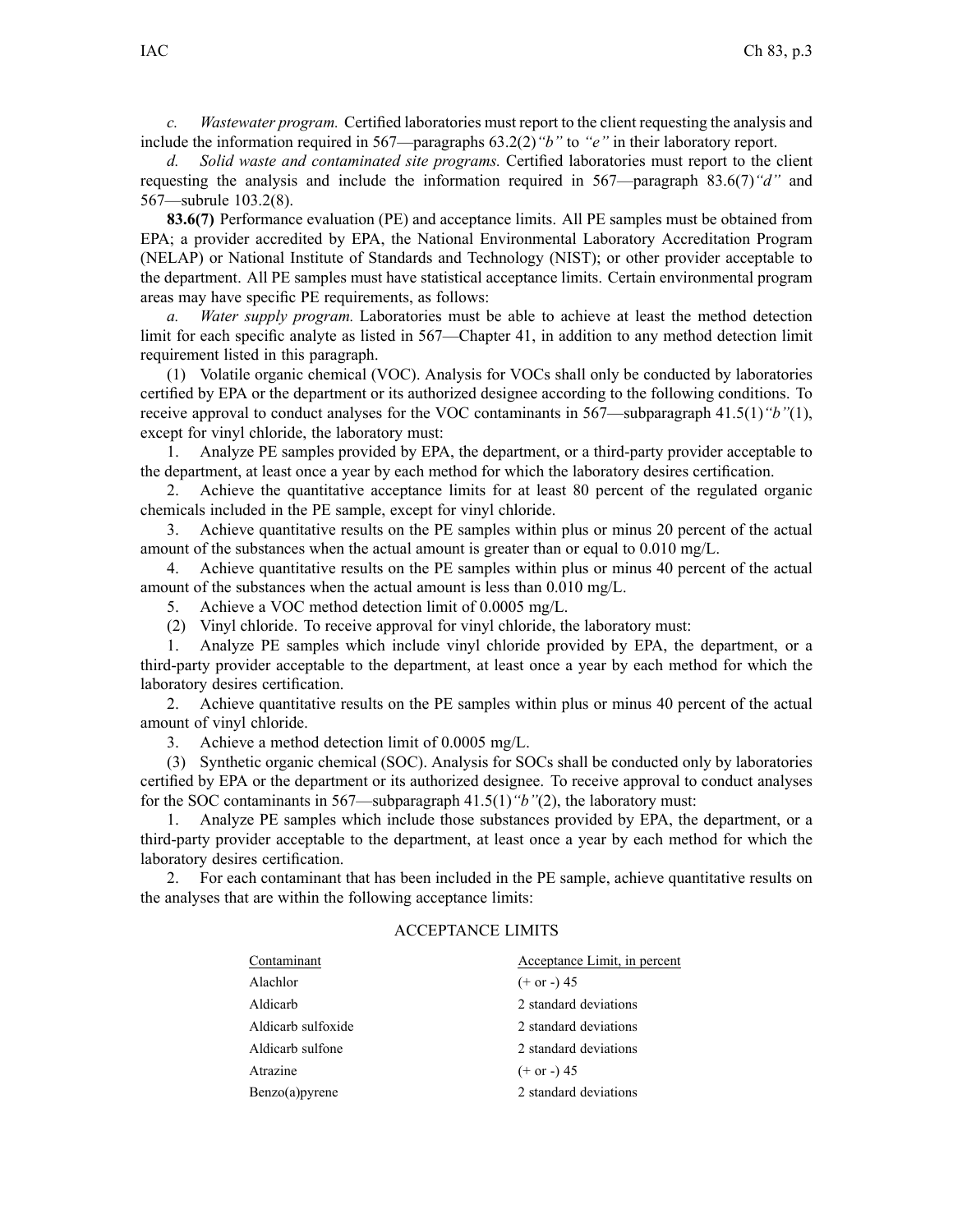| Acceptance Limit, in percent |
|------------------------------|
| $(+ or -) 45$                |
| $(+ or -) 45$                |
| $(+ or -) 50$                |
| 2 standard deviations        |
| $(+ or -) 40$                |
| 2 standard deviations        |
| 2 standard deviations        |
| 2 standard deviations        |
| 2 standard deviations        |
| 2 standard deviations        |
| $(+ or -) 30$                |
| $(+ or -) 40$                |
| 2 standard deviations        |
| $(+ or -) 45$                |
| $(+ or -) 45$                |
| 2 standard deviations        |
| 2 standard deviations        |
| $(+ or -) 45$                |
| $(+ or -) 45$                |
| 2 standard deviations        |
| $(+ or -) 50$                |
| 2 standard deviations        |
| $0 - 200$                    |
| 2 standard deviations        |
| 2 standard deviations        |
| 2 standard deviations        |
| $(+ or -) 45$                |
|                              |

(4) Inorganic chemical (IOC). Analysis for IOCs shall be conducted only by laboratories certified by EPA or the department or its authorized designee. To receive approval to conduct analyses for ammonia, antimony, arsenic, asbestos, barium, beryllium, cadmium, chromium, cyanide, fluoride, mercury, nitrate, nitrite, selenium and thallium, the laboratory must:

1. Analyze PE samples provided by EPA, the department, or <sup>a</sup> third-party provider acceptable to the department, at least once <sup>a</sup> year.

2. For each contaminant that has been included in the PE sample and for each method for which the laboratory desires certification, achieve quantitative results on the analyses that are within the following acceptance limits:

## ACCEPTANCE LIMITS

| Contaminant | Acceptance Limit                                      |
|-------------|-------------------------------------------------------|
| Ammonia     | $(+$ or -) 20% at greater than or equal to 0.3 mg/L   |
| Antimony    | $(+$ or -) 30% at greater than or equal to 0.006 mg/L |
| Arsenic     | $(+$ or -) 30% at greater than or equal to 0.003 mg/L |
| Asbestos    | 2 standard deviations based on study statistics       |
| Barium      | $(+$ or -) 15% at greater than or equal to 0.15 mg/L  |